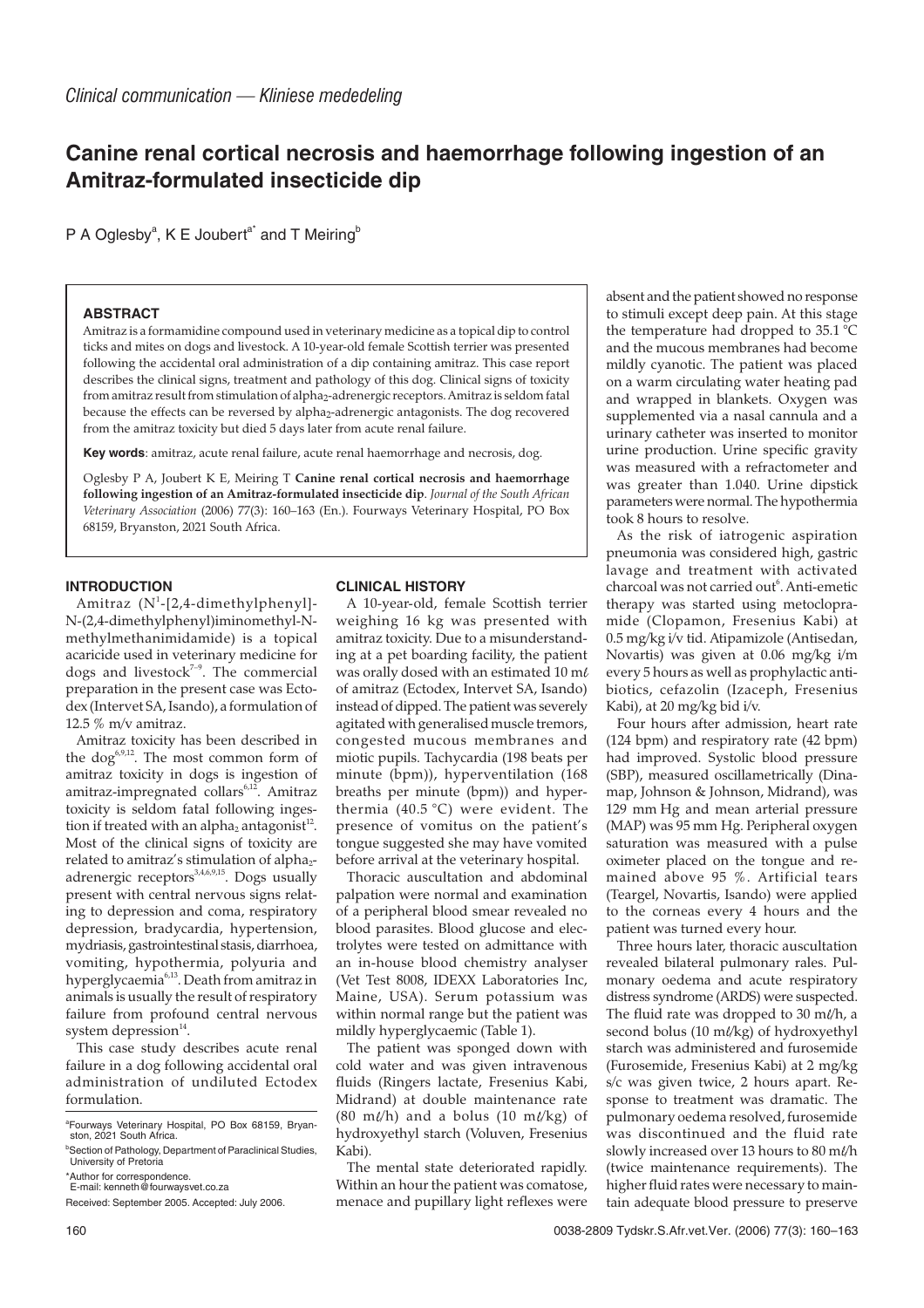| <b>Parameter</b>                     | <b>Units</b> | Day 1 | Day 2 | Day 4 | Reference values* |
|--------------------------------------|--------------|-------|-------|-------|-------------------|
| <b>Electrolytes</b>                  |              |       |       |       |                   |
| $Na+$                                | $mmol/\ell$  | 163   | 166   |       | 144-160           |
| $\mathsf{K}^{\scriptscriptstyle{+}}$ | $mmol/\ell$  | 4.3   | 3.8   |       | $3.5 - 5.8$       |
| $CI^{-}$                             | mmol/l       | 117   | 131   |       | 109-122           |
| Serum chemistry                      |              |       |       |       |                   |
| Glucose                              | $mmol/\ell$  | 7.6   | 8.4   | 7.4   | $4.2 - 6.9$       |
| ALT                                  | U/l          |       | 95    | 17    | $8 - 80$          |
| <b>ALP</b>                           | U/l          |       | 1351  | 805   | $30 - 400$        |
| Urea                                 | $mmol/\ell$  |       | 16.1  | 16.4  | $2.5 - 9.6$       |
| Creatinine                           | umol/l       |       | 241   | 205   | $44 - 159$        |
| Total protein                        | $g/\ell$     |       | 64    | 57    |                   |
| Albumin                              | $g/\ell$     |       | 24    | 18    | $27 - 38$         |
| <b>PCV</b>                           | $\%$         |       | 48    |       |                   |

\*IDEXX Laboratories.

renal perfusion (mean arterial pressures above 60 mm Hg and systolic pressures above 90 mm Hg). By carefully monitoring lung sounds and blood pressure and adjusting fluid rates accordingly, the MAP was maintained above 90 mm Hg and urine output was  $2.6$  m $\ell$ /kg/h.

On day 2, the patient remained comatose and responsive only to deep pain. Atipamizole was continued every 5 hours. Owing to the presence of a fever throughout the day (39.4–40.6 °C), Metronidazole (Flagyl, Fresenius Kabi) at 20 mg/kg i/v bid was added to the existing antibiotic cover. Blood was taken for serum chemistry and electrolytes (Table 1). The patient had a haematocrit of 48 %, normal potassium levels and mild hyperglycaemia. Blood urea nitrogen and creatinine concentration and ALP activity were raised.

The elevated haematocrit suggested mild dehydration. However, perfusion seemed to be well maintained with intravenous fluids and colloids as the heart rate stayed between 108–140, the systolic blood pressure between 112–124 mm Hg, the diastolic blood pressure between 51–59 mm Hg and the MAP at 75 mm Hg. Colloid administration was changed on the second day from bolus therapy to pulse therapy at  $2 \text{ m}$ //kg every  $2 \text{ hours}$ .

Oxygen saturation was maintained above 95 % without oxygen supplementation. Urine production was measured at an average of 2.0 ml/kg/h over 24 hours. Furosemide (2 mg/kg s/c) was given once to improve urine production. The patient vomited for the first time and developed a bloody diarrhoea. Metoclopramide was continued at 0.5 mg/kg s/c tid, but Cimetidine (Lenamet, Fresenius Kabi) at 10 mg/kg i/v tid, Sucralfate (Ulsanic, Aspen Pharmacare Ltd, Gallo Manor) at 10  $\text{m}\ell$  p/o tid and Buprenorphine (Te mgesic, Schering Plough, Isando) were added to the therapy. A naso-oesophageal tube was inserted in the oesophagus to

the level of the 7th intercostal space (confirmed by radiography) to facilitate nutritional support with an enteral feed (Survimed, Fresenius Kabi).

On day 3, the patient regained consciousness, showed interest in her environment, was ambulatory and could eat and drink on her own. Rectal temperature was normal throughout the day (38.7 °C). Tube feeding was changed to hand feeding every 4 hours. Fluids were continued but the rate was lowered to 38 m $\ell$ h and the colloids were discontinued. Medication continued unchanged except for the discontinuation of atipamizole.

The faeces were soft and brown without evidence of diarrhoea or fresh blood and there was no vomiting throughout the day. The patient pulled out her urinary catheter, which was not replaced owing to her clinical improvement and urine production was not measured. However, the patient was taken outside regularly and normal urination was observed 5 times throughout the 24-hour period. It was thought at this stage that the patient would make a full recovery so no blood samples were taken for serum chemistry analysis.

On day 4, the patient vomited 3 times. In addition to metoclopramide, which had been part of the treatment protocol for 2 days, prochlorperazine (Stemetil, Aventis, Midrand) was added at 0.5 mg/ kg i/m tid and the patient was put back on naso-gastric tube feeding. The fluid rate was increased slightly  $(50 \text{ m/h})$  to compensate for losses incurred by vomition. The antibiotics, analgesic and cytoprotective medications were continued. Serum chemistry (Table 1) revealed low albumin (18g/ $\theta$ , normal ALT but slightly raised ALP activity (805 U/0). Blood urea nitrogen and creatinine concentrations were elevated, 16.4 mmol/ $\ell$  and 205  $\mu$ mol/ $\ell$ respectively, but were not significantly changed from previous days. The patient

was still producing urine. An ultrasound examination of the abdomen showed a small amount of free abdominal fluid between the liver lobes. This was not aspirated. The echogenicity of the liver parenchyma appeared normal as did renal architecture.

The dog acutely decompensated and went into cardiac arrest on the morning of day 5. Ventricular fibrillation was diagnosed on an electrocardiogram. Cardiopulmonary resuscitation was immediately instituted. Blood taken during resuscitation for electrolyte determination revealed severe hyperkalaemia (11.4 mmol/ $\ell$ ). The hyperkalaemia was considered the cause of the cardiac arrhythmia. Cardiopulmonary resuscitation was terminated after 10 min as the pupils had remained fixed and dilated and no return of spontaneous circulation had occurred. Permission was granted by the owner for a *post mortem* examination.

Macroscopic pathology revealed severe, ventral, subcutaneous oedema and moderate serosanguinous ascites. The left kidney was friable with severe peri-renal and diffuse renal haemorrhage. Half of the right kidney was similarly affected. Other abnormalities noted were severe diffuse hepatomegaly, friable adrenal glands, 2 gastric ulcers of 1 cm diameter each and severe pulmonary congestion in the caudo-dorsal lung lobes with multifocal areas of atelectasis.

Histopathological examination of the kidneys revealed severe, diffuse renal cortical haemorrhage, which resulted in obliteration of the interstitial tissue. Severe, acute, multifocal, glomerular and tubular necrosis was evident. The cells revealed increased eosinophilia, dissociation from the basement membrane, karyolysis and pycnotic nuclei. A few tubular epithelial cells contained golden yellow intracytoplasmic pigment (haemosiderin). About 50 % of the glomeruli revealed a homoge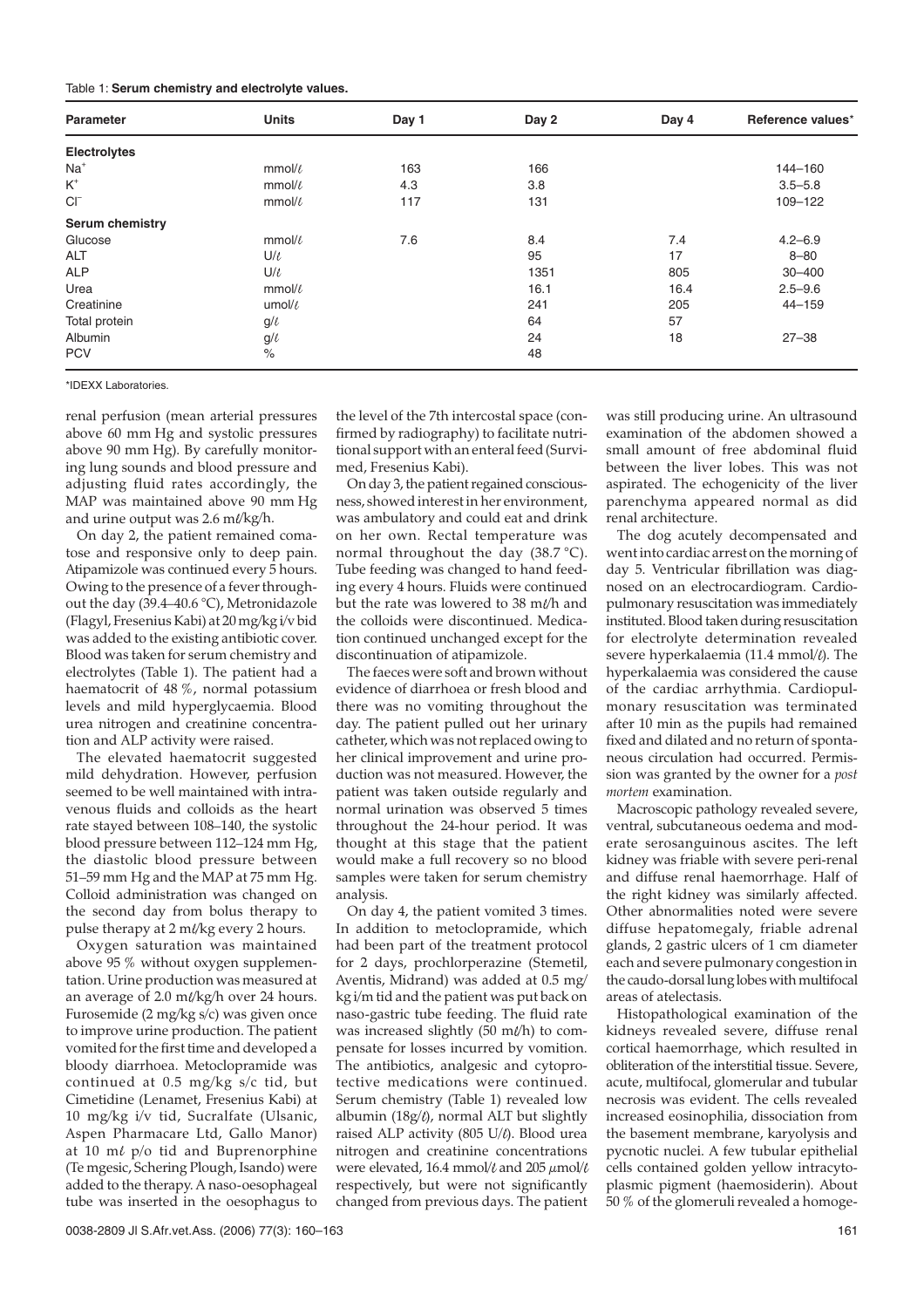neous eosinophilic appearance with loss of cellular detail and few scattered nuclei of mesangial and endothelial cells still visible (glomerular necrosis). Moderate numbers of neutrophils infiltrated the interstitial tissue as a result of the necrosis. Mild, multifocal areas of fibrin deposition in the glomerular interstitium were evident with a few tubular lumens containing protein casts. Severe congestion of blood vessels was evident in the cortex with moderate congestion visible in the medulla.

The liver revealed severe, diffuse congestion with severe dilatation of the sinusoids with blood and resultant severe pressure atrophy of the hepatocytes. Mild, multifocal areas of fatty hepatosis and necrosis were also evident. The lungs showed moderate, diffuse congestion with severe accumulation of alveolar macrophages in the alveolar lumens. There was also a moderate fibrinous oedema in the lungs. Moderate congestion of brain blood vessels was observed. Histology of the thyroid gland, parathyroid gland, stomach, pancreas, gastro-intestinal tract and bone marrow were normal.

An incidental finding in this case was the presence of three 0.75 cm growths on the cranio-ventral urinary bladder mucosa, which were histologically diagnosed as papillary non-infiltrating transitional cell carcinomas.

### **DISCUSSION**

The acute median oral lethal dose  $(LD_{50})$ of amitraz in the rat is  $800 \text{ mg/kg}^{13}$ . The  $LD_{50}$  for amitraz in dogs is 100 mg/kg while the toxic effect dose is 10 mg/kg $6$ . This case study presents a dog that ingested an estimated 78 mg/kg of amitraz. Signs of amitraz toxicity usually appear 1 hour after oral administration and serum concentrations peak approximately 6 hours later<sup>12</sup>. This patient was dosed with amitraz more than 6 hours before arrival at the veterinary hospital. It was assumed, therefore, that the toxin had been fully absorbed.

Amitraz stimulates both alpha $<sub>1</sub>$  and</sub> alpha<sub>2</sub>-adrenoreceptors but most of the clinical effects observed are a result of its alpha<sub>2</sub>-adrenergic agonistic activity<sup>4,10,13</sup>. In the rat, amitraz is a potent inhibitor of monoamine oxidase and prostaglandin  $E_2$ synthesis but the role of this in amitraz poisoning in dogs is unknown $14$ . The alpha<sub>2</sub>-adrenoreceptor effect produces central nervous system and respiratory depression, bradycardia, gastrointestinal stasis, diarrhoea, vomiting and hypothermia<sup>9</sup>. Hypotension is seen in humans and guinea pigs but peripheral vasoconstriction results in hypertension in dogs<sup>2,3,10,14</sup> Hypertension and vasoconstriction is followed by a decrease in heart rate and

cardiac output<sup>2</sup>. The decrease in heart rate and cardiac output are not solely the result of a baroreceptor reflex from hypertension because amitraz inhibits the baroreceptor reflex and yohimbine restores it<sup>16</sup>. Reduced baroreceptor function could lead to cardiovascular collapse<sup>16</sup>. This was seen in our patient, which required intravascular volume support to maintain blood pressure.

As an antidote, atropine is not recommended to counteract bradycardia caused by amitraz toxicity because it does not reverse all alpha<sub>2</sub>-agonist effects on the cardiovascular system $9-10$ . While increasing heart rate it may potentiate hypertension<sup>9</sup>. The resulting increase in myocardial oxygen consumption may predispose to cardiac arrhythmias<sup>9</sup>. Atropine also aggravates gastrointestinal hypomotility<sup>9</sup>.

Amitraz effects on ventilation include a decrease in respiratory rate, tidal volume and minute ventilation<sup>2</sup>. The hypoxaemia in this patient was most likely the result of pulmonary oedema. Respiratory rate remained high and therefore it seems unlikely that amitraz caused respiratory depression. Miosis occurs in man but mydriasis dominates in  $\text{dogs}^{14}$ . Besides species differences, clinical signs are also dose-dependent. Bradycardia and respiratory depression are replaced by tachycardia and hyperventilation in severe intoxication<sup>2</sup>. Bradycardia was not noted in this patient. This was either a result of the high dose of amitraz administered or a consequence of systemic shock (hypotension, acidosis) and circulatory compromise.

Alpha2-adrenergic stimulation inhibits insulin release from the pancreas and increases glucagon which causes hyperglycaemia<sup>5,13,17</sup>. A mild persistent hyperglycaemia was seen in this case. Hyperglycaemia has been reported in humans exposed to amitraz and following experimental administration of amitraz<sup>5,12,14</sup>. Topical application and intravenous administration of amitraz has been shown to increase baseline plasma glucose levels and blunt insulin response following a glucose challenge<sup>11,17</sup>. Caution should therefore be exercised when amitraz is used in diabetic dogs. Yohimbine can reverse the effects of amitraz on insulin<sup>17</sup>. Insulin levels increase rapidly and glucose decreases after administration of an alpha<sub>2</sub>-antagonist and this can be used to assist in the diagnosis of amitraz toxicity<sup>12</sup>. Amitraz also decreases antidiuretic hormone (ADH) and renin secretion, which leads to an increase in urine production<sup>5</sup>. In human patients, an increase in urine production has been noted following intoxication<sup>5</sup>.

Yohimbine is an alpha<sub>2</sub>-adrenergic antagonist and will competitively displace amitraz from the alpha<sub>2</sub>-receptors thus reversing central nervous system depression, bradycardia, hypertension and gastrointestinal effects<sup>10</sup>. It may cause tachycardia and tachypnoea. Atipamizole, another specific alpha<sub>2</sub>-adrenergic antagonist, may be superior to yohimbine as an amitraz antagonist because it has less cardiorespiratory effects. This patient was given 6 treatments of atipamizole at 0.06 mg/kg i/m at 5-h intervals. A dose of 0.05–0,2 mg/kg i/m is recommended although the lower dose is usually suffi $cient^{12}$ . As the half-life of atipamizole is short (<2 hours) and the elimination half-life of amitraz dose dependant (1.5–2 hours for doses of 1 mg/kg and 23.6 hours for doses of 100 mg/kg), atipamizole may be repeated at 2- to 4-hour intervals if necessary to control symptoms 6,12.

Amitraz produces neurological depres $sion<sup>12</sup>$ . The neurological depression in this patient lasted 2 days. This would support the longer half-life of amitraz following higher doses.

Amitraz is metabolised in the liver and will cause dose-dependant hydropic and fatty changes in hepatocytes<sup>8</sup>. Hepatic injury was evident at necropsy in this patient.

Acute renal failure in this patient was most likely the result of both toxic and anoxic insults following poisoning. At presentation marked shock was evident, which would cause renal hypoxia/anoxia. The patient responded positively to therapy, showing adequate urine production, normal serum  $K^+$ , and stable urea and creatinine concentrations. This led to an erroneous clinical underestimation of the renal damage. It is interesting to note that clinical improvement occurred despite more than  $75\%$  of the renal cortex having been injured or necrotic. Ultimately the patient died due to the inability of the kidneys to excrete potassium.

In a retrospective case study of hospital acquired renal failure, histopathology was the only definitive evidence of acute renal failure in 5 of 29  $\mathrm{dogs}^1$ . In another 5 cases, acute renal failure, diagnosed on serum urea and creatinine concentrations, appeared to resolve based on serum chemistry yet acute tubular injury was still present on histopathology $^{\rm 1}.$  The above 2 scenarios indicate the difficulties in diagnosing acute renal failure by serum chemistry in some individuals. This case mimicked the second scenario whereby a clinical diagnosis of renal injury was made but the extent of this damage was underestimated due to clinical improvement of the patient after therapy. The